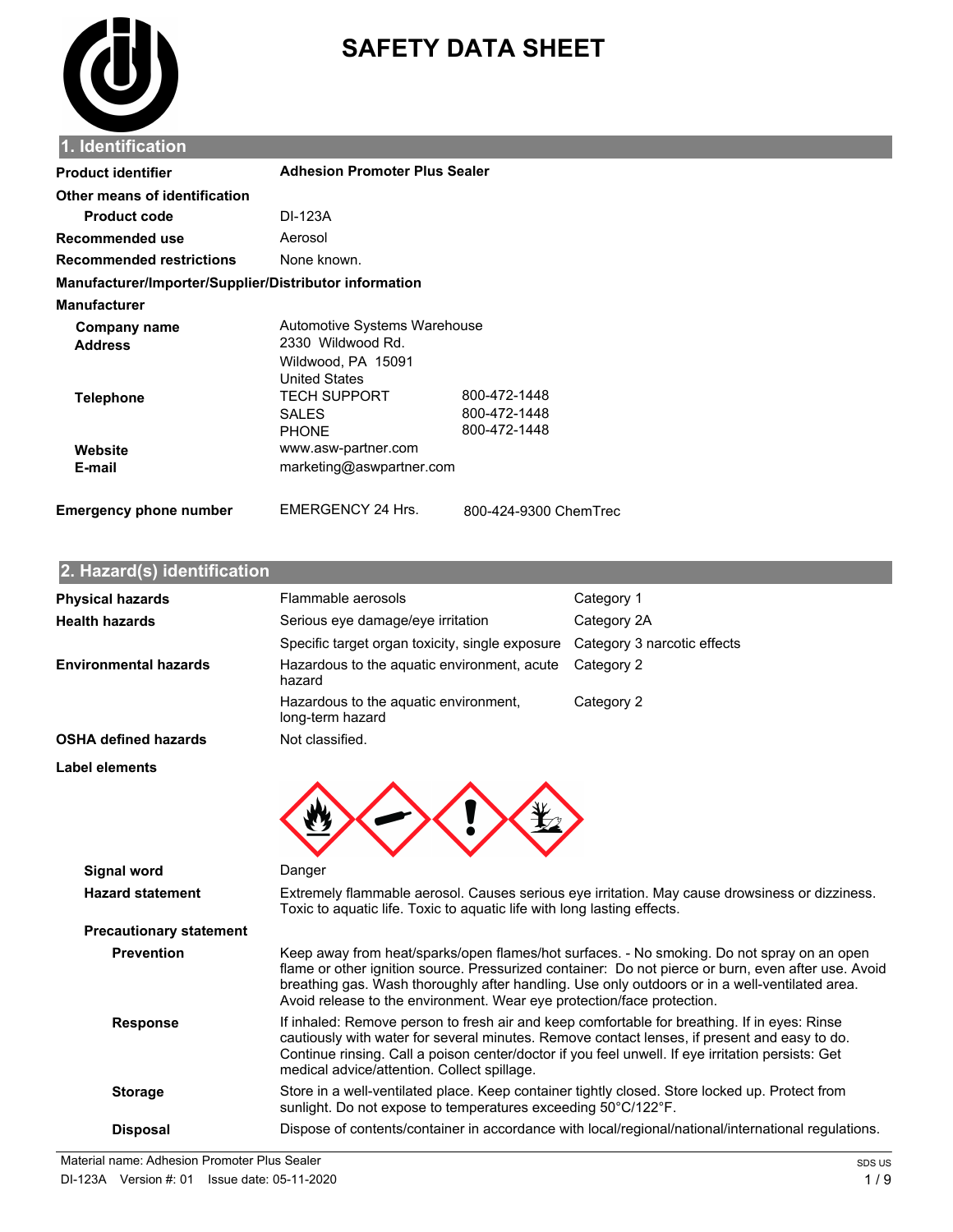None known.

**Supplemental information** 83.76% of the mixture consists of component(s) of unknown acute oral toxicity. 83.76% of the mixture consists of component(s) of unknown acute dermal toxicity. 48.76% of the mixture consists of component(s) of unknown acute inhalation toxicity. 60.43% of the mixture consists of component(s) of unknown acute hazards to the aquatic environment. 60.43% of the mixture consists of component(s) of unknown long-term hazards to the aquatic environment.

> breathing gas. Do not touch damaged containers or spilled material unless wearing appropriate protective clothing. Ventilate closed spaces before entering them. Local authorities should be advised if significant spillages cannot be contained. For personal protection, see section 8 of the

### **3. Composition/information on ingredients**

| <b>Mixtures</b>                                                              |                                                                                                                                                                                                                                                                                  |                   |            |  |
|------------------------------------------------------------------------------|----------------------------------------------------------------------------------------------------------------------------------------------------------------------------------------------------------------------------------------------------------------------------------|-------------------|------------|--|
| <b>Chemical name</b>                                                         | Common name and synonyms                                                                                                                                                                                                                                                         | <b>CAS number</b> | $\%$       |  |
| Acetone                                                                      |                                                                                                                                                                                                                                                                                  | 67-64-1           | $14 - 516$ |  |
| Parachlorobenzotrifluoride (pcbtf)                                           |                                                                                                                                                                                                                                                                                  | 98-56-6           | 39         |  |
| Dimethyl Ether Regulatory                                                    |                                                                                                                                                                                                                                                                                  | 115-10-6          | 35         |  |
| 4. First-aid measures                                                        |                                                                                                                                                                                                                                                                                  |                   |            |  |
| <b>Inhalation</b>                                                            | Remove victim to fresh air and keep at rest in a position comfortable for breathing. Call a poison<br>center or doctor/physician if you feel unwell.                                                                                                                             |                   |            |  |
| <b>Skin contact</b>                                                          | Wash off with soap and water. Get medical attention if irritation develops and persists.                                                                                                                                                                                         |                   |            |  |
| Eye contact                                                                  | Immediately flush eyes with plenty of water for at least 15 minutes. Remove contact lenses, if<br>present and easy to do. Continue rinsing. If eye irritation persists: Get medical advice/attention.                                                                            |                   |            |  |
| Ingestion                                                                    | In the unlikely event of swallowing contact a physician or poison control center. Rinse mouth.                                                                                                                                                                                   |                   |            |  |
| <b>Most important</b><br>symptoms/effects, acute and<br>delayed              | May cause drowsiness and dizziness. Headache. Nausea, vomiting. Severe eye irritation.<br>Symptoms may include stinging, tearing, redness, swelling, and blurred vision.                                                                                                         |                   |            |  |
| Indication of immediate<br>medical attention and special<br>treatment needed | Provide general supportive measures and treat symptomatically. Keep victim under observation.<br>Symptoms may be delayed.                                                                                                                                                        |                   |            |  |
| <b>General information</b>                                                   | Ensure that medical personnel are aware of the material(s) involved, and take precautions to<br>protect themselves.                                                                                                                                                              |                   |            |  |
| 5. Fire-fighting measures                                                    |                                                                                                                                                                                                                                                                                  |                   |            |  |
| Suitable extinguishing media                                                 | Alcohol resistant foam. Dry powder. Carbon dioxide (CO2).                                                                                                                                                                                                                        |                   |            |  |
| Unsuitable extinguishing<br>media                                            | Do not use water jet as an extinguisher, as this will spread the fire.                                                                                                                                                                                                           |                   |            |  |
| Specific hazards arising from<br>the chemical                                | Contents under pressure. Pressurized container may explode when exposed to heat or flame.<br>During fire, gases hazardous to health may be formed.                                                                                                                               |                   |            |  |
| Special protective equipment<br>and precautions for firefighters             | Firefighters must use standard protective equipment including flame retardant coat, helmet with<br>face shield, gloves, rubber boots, and in enclosed spaces, SCBA.                                                                                                              |                   |            |  |
| <b>Fire fighting</b><br>equipment/instructions                               | Move containers from fire area if you can do so without risk. Containers should be cooled with<br>water to prevent vapor pressure build up. For massive fire in cargo area, use unmanned hose<br>holder or monitor nozzles, if possible. If not, withdraw and let fire burn out. |                   |            |  |
| <b>Specific methods</b>                                                      | Use standard firefighting procedures and consider the hazards of other involved materials. Move<br>containers from fire area if you can do so without risk. Use water spray to cool unopened<br>containers. In the event of fire and/or explosion do not breathe fumes.          |                   |            |  |
| <b>General fire hazards</b>                                                  | Extremely flammable aerosol.                                                                                                                                                                                                                                                     |                   |            |  |
| 6. Accidental release measures                                               |                                                                                                                                                                                                                                                                                  |                   |            |  |
| Personal precautions,<br>protective equipment and                            | Keep unnecessary personnel away. Keep people away from and upwind of spill/leak. Wear<br>appropriate protective equipment and clothing during clean-up. Avoid breathing mist/vapors. Avoid                                                                                       |                   |            |  |

Material name: Adhesion Promoter Plus Sealer DI-123A Version W: 01 Issue date: 05-11-2020

**emergency procedures**

SDS.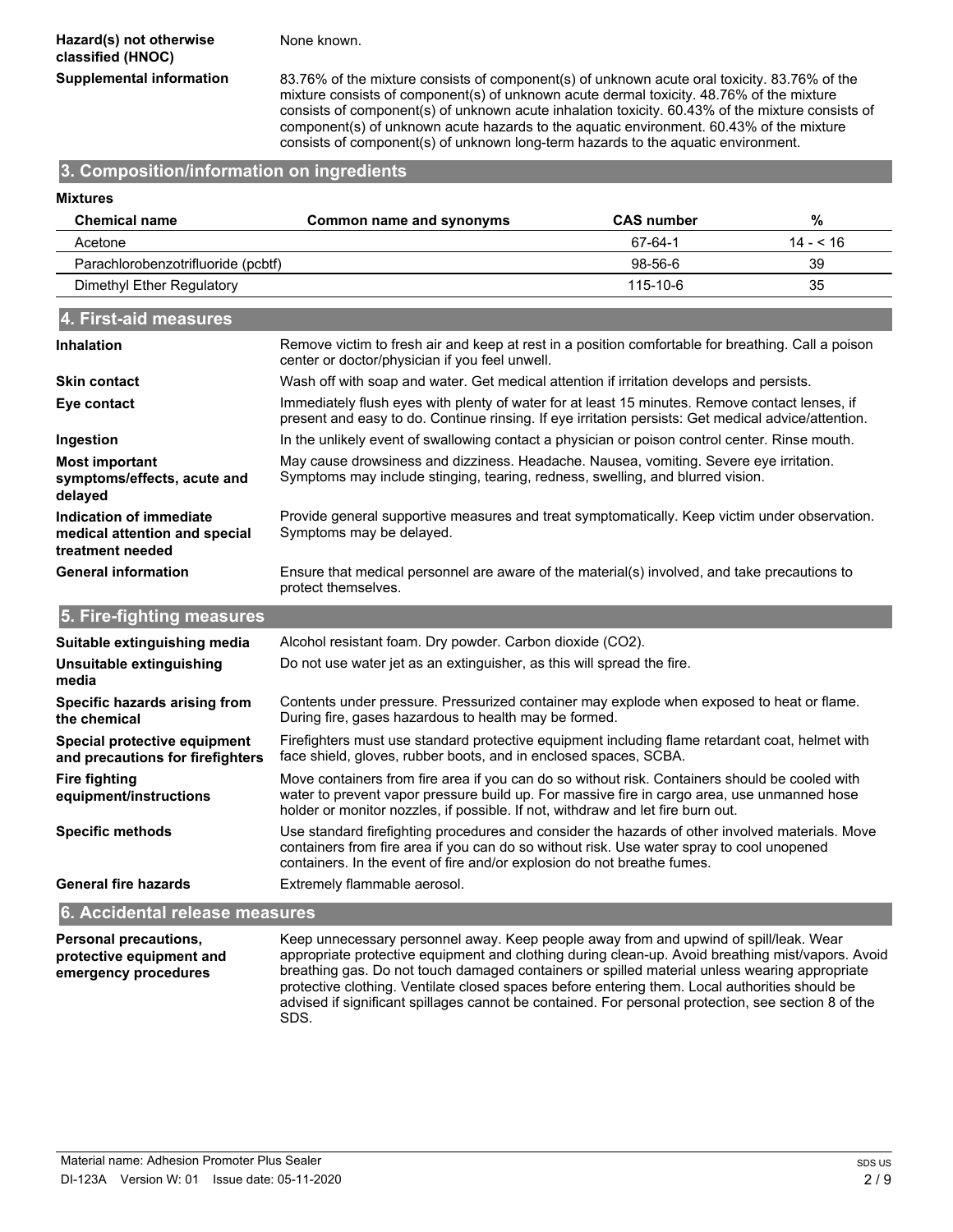| <b>Methods and materials for</b><br>containment and cleaning up | Refer to attached safety data sheets and/or instructions for use. Stop leak if you can do so without<br>risk. Move the cylinder to a safe and open area if the leak is irreparable. Isolate area until gas has<br>dispersed. Eliminate all ignition sources (no smoking, flares, sparks, or flames in immediate area).<br>Keep combustibles (wood, paper, oil, etc.) away from spilled material. This material is classified as<br>a water pollutant under the Clean Water Act and should be prevented from contaminating soil or<br>from entering sewage and drainage systems which lead to waterways. Absorb in vermiculite, dry<br>sand or earth and place into containers. Following product recovery, flush area with water.<br>Small Spills: Wipe up with absorbent material (e.g. cloth, fleece). Clean surface thoroughly to<br>remove residual contamination. For waste disposal, see section 13 of the SDS. |
|-----------------------------------------------------------------|-----------------------------------------------------------------------------------------------------------------------------------------------------------------------------------------------------------------------------------------------------------------------------------------------------------------------------------------------------------------------------------------------------------------------------------------------------------------------------------------------------------------------------------------------------------------------------------------------------------------------------------------------------------------------------------------------------------------------------------------------------------------------------------------------------------------------------------------------------------------------------------------------------------------------|
| <b>Environmental precautions</b>                                | Avoid release to the environment. Inform appropriate managerial or supervisory personnel of all<br>environmental releases. Prevent further leakage or spillage if safe to do so. Avoid discharge into<br>drains, water courses or onto the ground.                                                                                                                                                                                                                                                                                                                                                                                                                                                                                                                                                                                                                                                                    |
| 7. Handling and storage                                         |                                                                                                                                                                                                                                                                                                                                                                                                                                                                                                                                                                                                                                                                                                                                                                                                                                                                                                                       |
| Precautions for safe handling                                   | Pressurized container: Do not pierce or burn, even after use. Do not use if spray button is missing<br>or defective. Do not spray on a naked flame or any other incandescent material. Do not smoke<br>while using or until sprayed surface is thoroughly dry. Do not cut, weld, solder, drill, grind, or<br>expose containers to heat, flame, sparks, or other sources of ignition. All equipment used when<br>handling the product must be grounded. Do not re-use empty containers. Avoid breathing<br>mist/vapors. Avoid breathing gas. Avoid contact with eyes. Avoid prolonged exposure. Use only in<br>well-ventilated areas. Wear appropriate personal protective equipment. Avoid release to the<br>environment. Observe good industrial hygiene practices.                                                                                                                                                  |
| Conditions for safe storage,<br>including any incompatibilities | Level 1 Aerosol.                                                                                                                                                                                                                                                                                                                                                                                                                                                                                                                                                                                                                                                                                                                                                                                                                                                                                                      |
|                                                                 | Store locked up. Pressurized container. Protect from sunlight and do not expose to temperatures<br>exceeding 50°C/122 °F. Do not puncture, incinerate or crush. Do not handle or store near an open<br>flame, heat or other sources of ignition. This material can accumulate static charge which may<br>cause spark and become an ignition source. Store in tightly closed container. Store away from<br>incompatible materials (see Section 10 of the SDS).                                                                                                                                                                                                                                                                                                                                                                                                                                                         |

# **8. Exposure controls/personal protection**

#### **Occupational exposure limits**

The following constituents are the only constituents of the product which have a PEL, TLV or other recommended exposure limit. At this time, the other constituents have no known exposure limits.

|  |  |  |  |  | US. OSHA Table Z-1 Limits for Air Contaminants (29 CFR 1910.1000) |  |  |
|--|--|--|--|--|-------------------------------------------------------------------|--|--|
|--|--|--|--|--|-------------------------------------------------------------------|--|--|

| <b>Components</b>                                         |                   | <b>Type</b> |                    |                 | Value                |
|-----------------------------------------------------------|-------------------|-------------|--------------------|-----------------|----------------------|
| Acetone (CAS 67-64-1)                                     |                   | PEL         |                    |                 | 2400 mg/m3           |
|                                                           |                   |             |                    |                 | 1000 ppm             |
| <b>US. ACGIH Threshold Limit Values</b>                   |                   |             |                    |                 |                      |
| <b>Components</b>                                         |                   | <b>Type</b> |                    |                 | Value                |
| Acetone (CAS 67-64-1)                                     |                   | <b>STEL</b> |                    |                 | 500 ppm              |
|                                                           |                   | <b>TWA</b>  |                    |                 | 250 ppm              |
| US. NIOSH: Pocket Guide to Chemical Hazards               |                   |             |                    |                 |                      |
| <b>Components</b>                                         |                   | <b>Type</b> |                    |                 | Value                |
| Acetone (CAS 67-64-1)                                     |                   | <b>TWA</b>  |                    |                 | 590 mg/m3            |
|                                                           |                   |             |                    |                 | 250 ppm              |
| US. Workplace Environmental Exposure Level (WEEL) Guides  |                   |             |                    |                 |                      |
| <b>Components</b>                                         |                   | Type        |                    |                 | Value                |
| Dimethyl Ether Regulatory<br>(CAS 115-10-6)               |                   | <b>TWA</b>  |                    |                 | 1880 mg/m3           |
|                                                           |                   |             |                    |                 | 1000 ppm             |
| <b>Biological limit values</b>                            |                   |             |                    |                 |                      |
| <b>ACGIH Biological Exposure Indices</b>                  |                   |             |                    |                 |                      |
| <b>Components</b>                                         | Value             |             | <b>Determinant</b> | <b>Specimen</b> | <b>Sampling Time</b> |
| Acetone (CAS 67-64-1)                                     | $25 \text{ mg/l}$ |             | Acetone            | Urine           | $\star$              |
| * - For sampling details, please see the source document. |                   |             |                    |                 |                      |

Material name: Adhesion Promoter Plus Sealer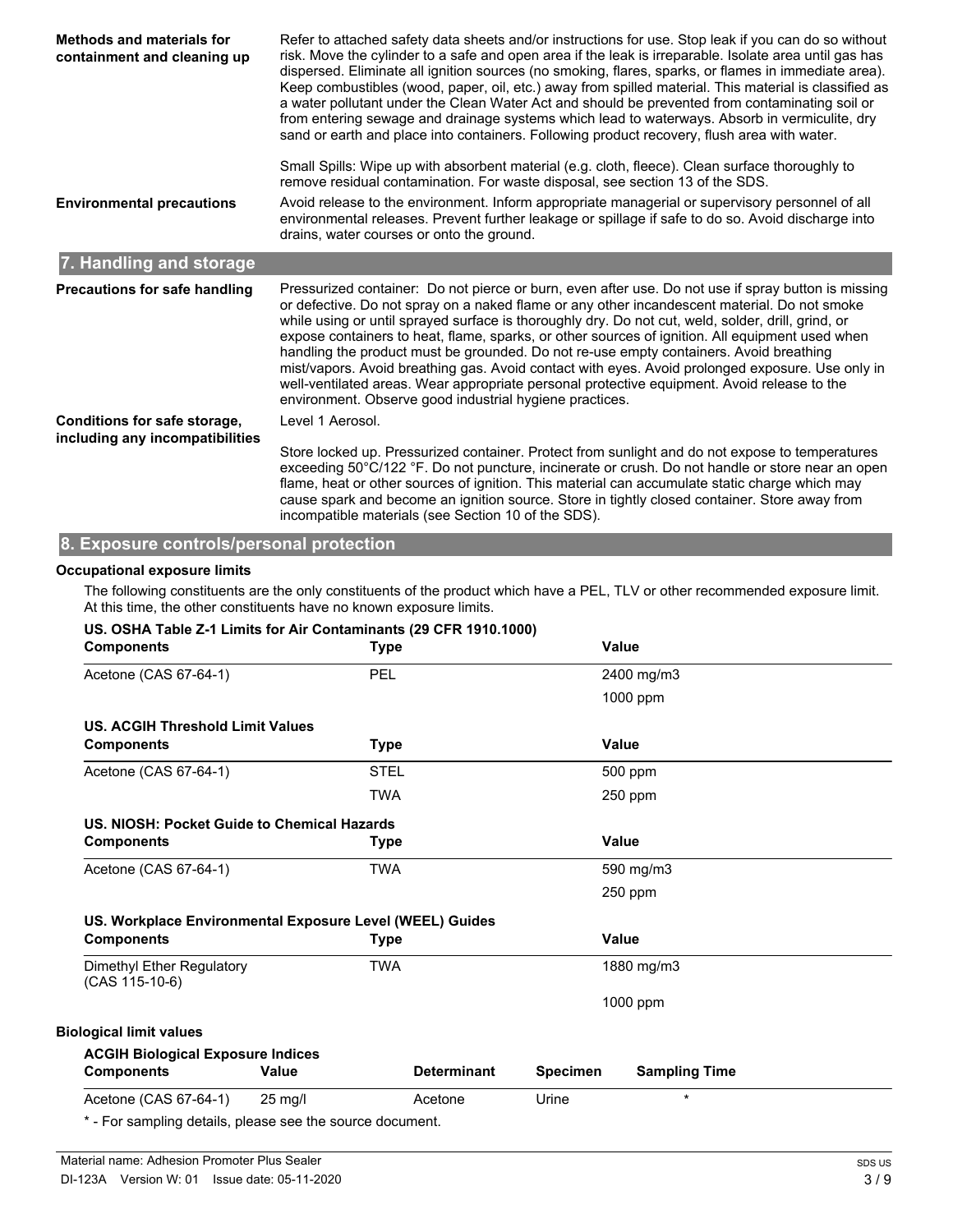| Appropriate engineering<br>controls              | Good general ventilation should be used. Ventilation rates should be matched to conditions. If<br>applicable, use process enclosures, local exhaust ventilation, or other engineering controls to<br>maintain airborne levels below recommended exposure limits. If exposure limits have not been<br>established, maintain airborne levels to an acceptable level. Provide eyewash station. |
|--------------------------------------------------|---------------------------------------------------------------------------------------------------------------------------------------------------------------------------------------------------------------------------------------------------------------------------------------------------------------------------------------------------------------------------------------------|
|                                                  | Individual protection measures, such as personal protective equipment                                                                                                                                                                                                                                                                                                                       |
| <b>Eye/face protection</b>                       | Chemical respirator with organic vapor cartridge and full facepiece.                                                                                                                                                                                                                                                                                                                        |
| <b>Skin protection</b><br><b>Hand protection</b> | Wear appropriate chemical resistant gloves.                                                                                                                                                                                                                                                                                                                                                 |
| <b>Other</b>                                     | Wear appropriate chemical resistant clothing.                                                                                                                                                                                                                                                                                                                                               |
| <b>Respiratory protection</b>                    | Chemical respirator with organic vapor cartridge and full facepiece.                                                                                                                                                                                                                                                                                                                        |
| <b>Thermal hazards</b>                           | Wear appropriate thermal protective clothing, when necessary.                                                                                                                                                                                                                                                                                                                               |
|                                                  |                                                                                                                                                                                                                                                                                                                                                                                             |

**General hygiene considerations**

When using do not smoke. Always observe good personal hygiene measures, such as washing after handling the material and before eating, drinking, and/or smoking. Routinely wash work clothing and protective equipment to remove contaminants.

# **9. Physical and chemical properties**

| <b>Appearance</b>                                 |                                 |
|---------------------------------------------------|---------------------------------|
| <b>Physical state</b>                             | Liquid, Gas.                    |
| Form                                              | Aerosol.                        |
| Color                                             | Not available.                  |
| Odor                                              | Not available.                  |
| Odor threshold                                    | Not available.                  |
| рH                                                | Not available.                  |
| Melting point/freezing point                      | -222.7 °F (-141.5 °C) estimated |
| Initial boiling point and boiling<br>range        | -12.68 °F (-24.82 °C) estimated |
| <b>Flash point</b>                                | -42.0 °F (-41.1 °C) estimated   |
| <b>Evaporation rate</b>                           | Not available.                  |
| Flammability (solid, gas)                         | Not applicable. Not available.  |
| Upper/lower flammability or explosive limits      |                                 |
| <b>Flammability limit - lower</b><br>(%)          | 2.6 % estimated                 |
| <b>Flammability limit - upper</b><br>(%)          | 27 % estimated                  |
| Explosive limit - lower (%)                       | Not available.                  |
| Explosive limit - upper (%)                       | Not available.                  |
| Vapor pressure                                    | 2374.16 hPa estimated           |
| <b>Vapor density</b>                              | Not available.                  |
| <b>Relative density</b>                           | Not available.                  |
| Solubility(ies)                                   |                                 |
| <b>Solubility (water)</b>                         | Not available.                  |
| <b>Partition coefficient</b><br>(n-octanol/water) | Not available.                  |
| <b>Auto-ignition temperature</b>                  | 662 °F (350 °C) estimated       |
| <b>Decomposition temperature</b>                  | Not available.                  |
| <b>Viscosity</b>                                  | Not available.                  |
| <b>Other information</b>                          |                                 |
| <b>Density</b>                                    | 1.46 g/cm3 estimated            |
| <b>Explosive properties</b>                       | Not explosive.                  |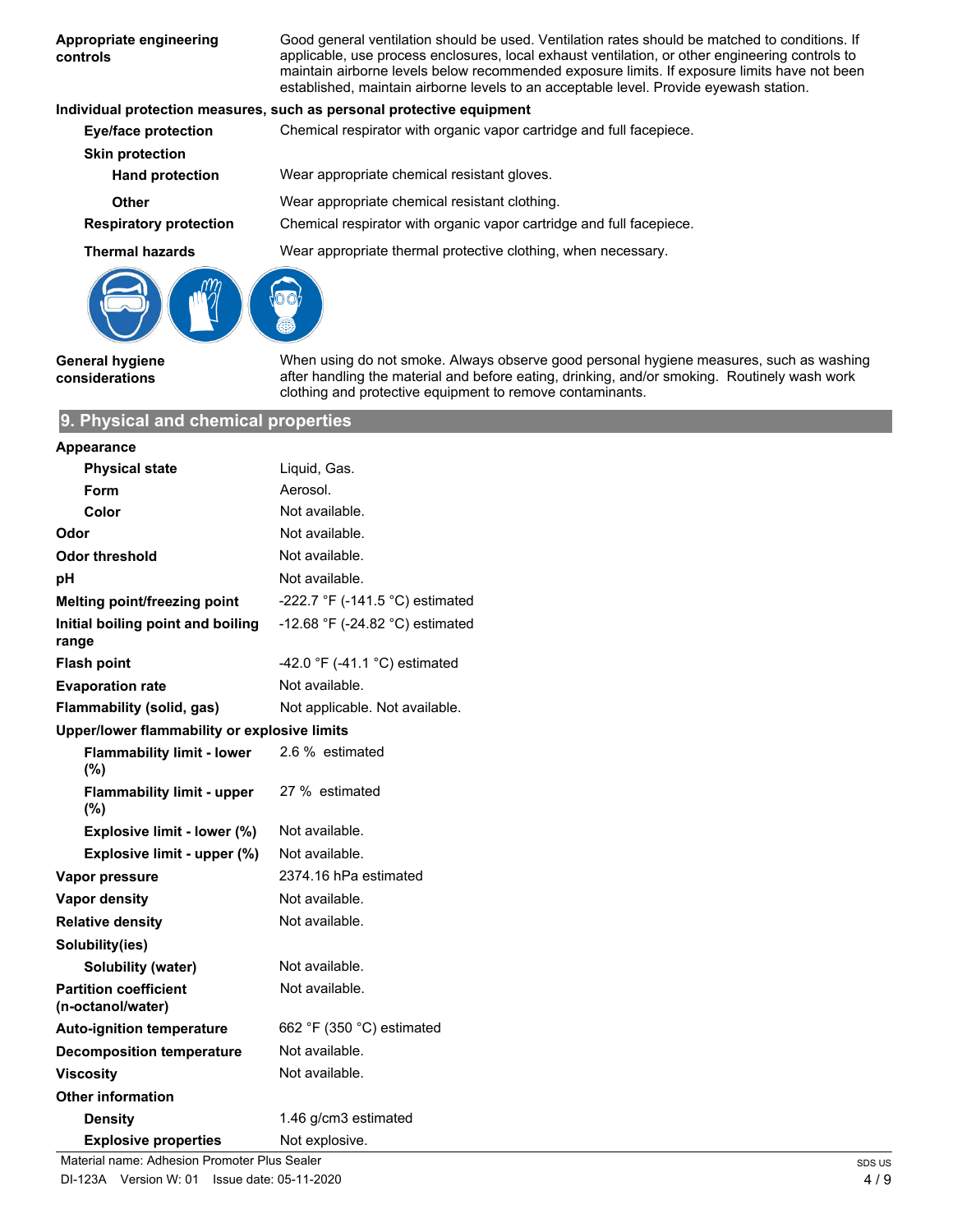| <b>Heat of combustion (NFPA</b><br>30B)      | 13.62 kJ/g estimated                                                                          |
|----------------------------------------------|-----------------------------------------------------------------------------------------------|
| <b>Oxidizing properties</b>                  | Not oxidizing.                                                                                |
| <b>Percent volatile</b>                      | 15.67 % estimated                                                                             |
| <b>Specific gravity</b>                      | 1.46 estimated                                                                                |
| 10. Stability and reactivity                 |                                                                                               |
| <b>Reactivity</b>                            | The product is stable and non-reactive under normal conditions of use, storage and transport. |
| <b>Chemical stability</b>                    | Material is stable under normal conditions.                                                   |
| <b>Possibility of hazardous</b><br>reactions | Hazardous polymerization does not occur.                                                      |
| <b>Conditions to avoid</b>                   | Avoid temperatures exceeding the flash point. Contact with incompatible materials.            |
| Incompatible materials                       | Strong oxidizing agents.                                                                      |
| <b>Hazardous decomposition</b><br>products   | No hazardous decomposition products are known.                                                |

# **11. Toxicological information**

| Information on likely routes of exposure                                           |                                                                                                                                                                          |
|------------------------------------------------------------------------------------|--------------------------------------------------------------------------------------------------------------------------------------------------------------------------|
| <b>Inhalation</b>                                                                  | May cause drowsiness and dizziness. Headache. Nausea, vomiting. Prolonged inhalation may be<br>harmful.                                                                  |
| <b>Skin contact</b>                                                                | Knowledge about health hazard is incomplete.                                                                                                                             |
| Eye contact                                                                        | Causes serious eve irritation.                                                                                                                                           |
| Ingestion                                                                          | Knowledge about health hazard is incomplete.                                                                                                                             |
| Symptoms related to the<br>physical, chemical and<br>toxicological characteristics | May cause drowsiness and dizziness. Headache. Nausea, vomiting. Severe eye irritation.<br>Symptoms may include stinging, tearing, redness, swelling, and blurred vision. |

#### **Information on toxicological effects**

| <b>Acute toxicity</b>                    | Not known.                                                                  |                     |  |  |
|------------------------------------------|-----------------------------------------------------------------------------|---------------------|--|--|
| <b>Components</b>                        | <b>Species</b>                                                              | <b>Test Results</b> |  |  |
| Acetone (CAS 67-64-1)                    |                                                                             |                     |  |  |
| Acute                                    |                                                                             |                     |  |  |
| <b>Dermal</b>                            |                                                                             |                     |  |  |
| LD <sub>50</sub>                         | Rabbit                                                                      | 20000 mg/kg         |  |  |
| <b>Inhalation</b>                        |                                                                             |                     |  |  |
| <b>LC50</b>                              | Rat                                                                         | 50.1 mg/l, 8 Hours  |  |  |
| Oral                                     |                                                                             |                     |  |  |
| LD50                                     | Rat                                                                         | 5800 mg/kg          |  |  |
| Dimethyl Ether Regulatory (CAS 115-10-6) |                                                                             |                     |  |  |
| Acute                                    |                                                                             |                     |  |  |
| <b>Inhalation</b>                        |                                                                             |                     |  |  |
| <b>LC50</b>                              | Rat                                                                         | 164000 ppm, 4 Hours |  |  |
| <b>Skin corrosion/irritation</b>         | Due to partial or complete lack of data the classification is not possible. |                     |  |  |
| Serious eye damage/eye<br>irritation     | Causes serious eye irritation.                                              |                     |  |  |
| Respiratory or skin sensitization        |                                                                             |                     |  |  |
| <b>Respiratory sensitization</b>         | Due to partial or complete lack of data the classification is not possible. |                     |  |  |
| <b>Skin sensitization</b>                | Due to partial or complete lack of data the classification is not possible. |                     |  |  |
| Germ cell mutagenicity                   | Due to partial or complete lack of data the classification is not possible. |                     |  |  |
| Carcinogenicity                          | Due to partial or complete lack of data the classification is not possible. |                     |  |  |
|                                          | IARC Monographs. Overall Evaluation of Carcinogenicity                      |                     |  |  |
| Not listed.                              |                                                                             |                     |  |  |
|                                          | OSHA Specifically Regulated Substances (29 CFR 1910.1001-1053)              |                     |  |  |
| Not listed.                              |                                                                             |                     |  |  |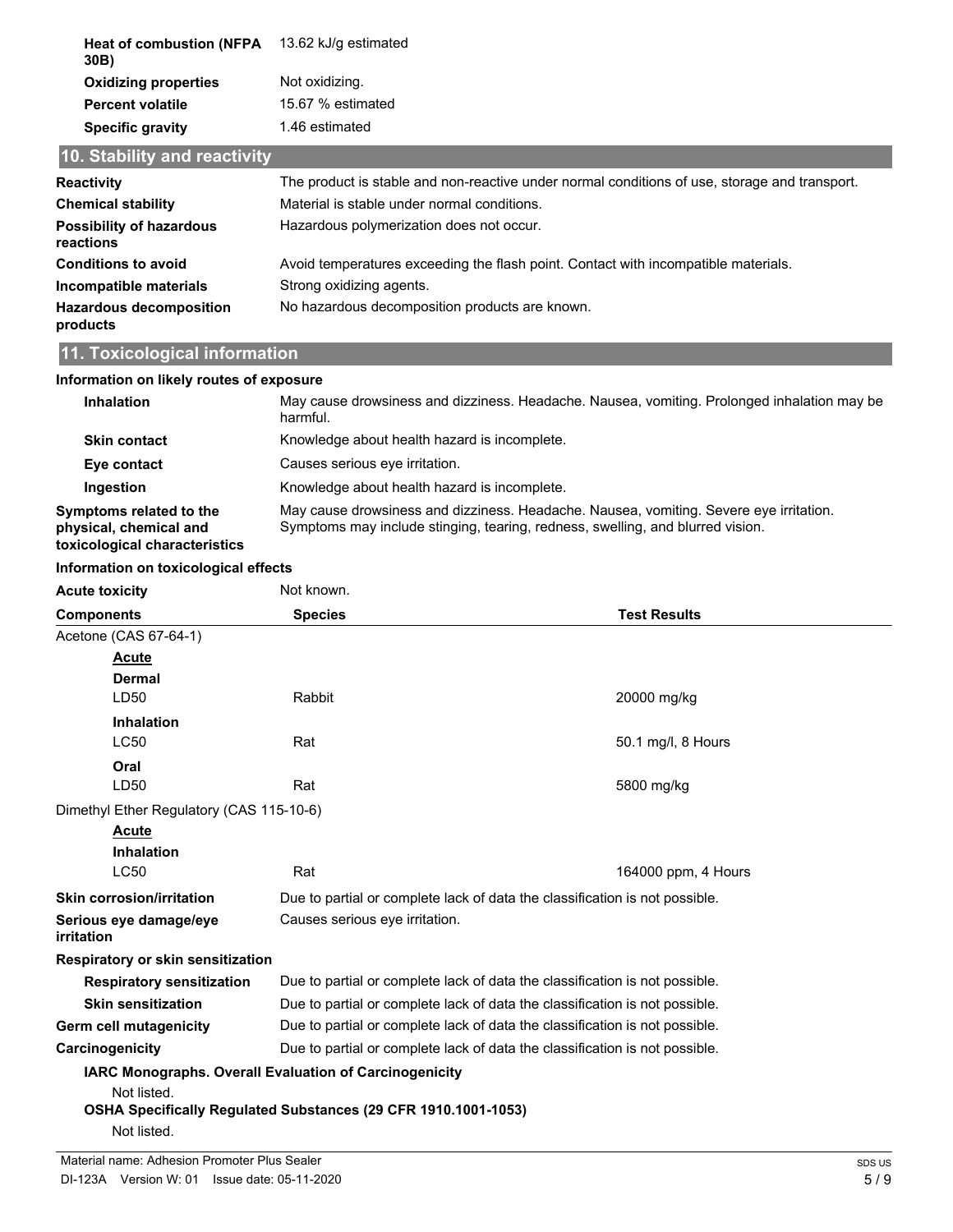| US. National Toxicology Program (NTP) Report on Carcinogens                               |                                                                                                                                                                                                                                                  |                                                                                                                                                                                                                                                                                                                                                                                                                                                                                                                                                                               |                            |                              |  |  |
|-------------------------------------------------------------------------------------------|--------------------------------------------------------------------------------------------------------------------------------------------------------------------------------------------------------------------------------------------------|-------------------------------------------------------------------------------------------------------------------------------------------------------------------------------------------------------------------------------------------------------------------------------------------------------------------------------------------------------------------------------------------------------------------------------------------------------------------------------------------------------------------------------------------------------------------------------|----------------------------|------------------------------|--|--|
| Not listed.                                                                               |                                                                                                                                                                                                                                                  |                                                                                                                                                                                                                                                                                                                                                                                                                                                                                                                                                                               |                            |                              |  |  |
| <b>Reproductive toxicity</b>                                                              |                                                                                                                                                                                                                                                  | Due to partial or complete lack of data the classification is not possible.                                                                                                                                                                                                                                                                                                                                                                                                                                                                                                   |                            |                              |  |  |
| Specific target organ toxicity -<br>single exposure                                       |                                                                                                                                                                                                                                                  | May cause drowsiness and dizziness.                                                                                                                                                                                                                                                                                                                                                                                                                                                                                                                                           |                            |                              |  |  |
| Specific target organ toxicity -<br>repeated exposure                                     |                                                                                                                                                                                                                                                  | Due to partial or complete lack of data the classification is not possible.                                                                                                                                                                                                                                                                                                                                                                                                                                                                                                   |                            |                              |  |  |
| <b>Aspiration hazard</b>                                                                  |                                                                                                                                                                                                                                                  | Due to partial or complete lack of data the classification is not possible.                                                                                                                                                                                                                                                                                                                                                                                                                                                                                                   |                            |                              |  |  |
| <b>Chronic effects</b>                                                                    |                                                                                                                                                                                                                                                  | Prolonged inhalation may be harmful.                                                                                                                                                                                                                                                                                                                                                                                                                                                                                                                                          |                            |                              |  |  |
| 12. Ecological information                                                                |                                                                                                                                                                                                                                                  |                                                                                                                                                                                                                                                                                                                                                                                                                                                                                                                                                                               |                            |                              |  |  |
| <b>Ecotoxicity</b>                                                                        |                                                                                                                                                                                                                                                  | Toxic to aquatic life with long lasting effects.                                                                                                                                                                                                                                                                                                                                                                                                                                                                                                                              |                            |                              |  |  |
| <b>Components</b>                                                                         |                                                                                                                                                                                                                                                  | <b>Species</b>                                                                                                                                                                                                                                                                                                                                                                                                                                                                                                                                                                | <b>Test Results</b>        |                              |  |  |
| Acetone (CAS 67-64-1)                                                                     |                                                                                                                                                                                                                                                  |                                                                                                                                                                                                                                                                                                                                                                                                                                                                                                                                                                               |                            |                              |  |  |
| <b>Aquatic</b>                                                                            |                                                                                                                                                                                                                                                  |                                                                                                                                                                                                                                                                                                                                                                                                                                                                                                                                                                               |                            |                              |  |  |
| Crustacea                                                                                 | EC50                                                                                                                                                                                                                                             | Water flea (Daphnia magna)                                                                                                                                                                                                                                                                                                                                                                                                                                                                                                                                                    |                            | 10294 - 17704 mg/l, 48 hours |  |  |
| Fish                                                                                      | <b>LC50</b>                                                                                                                                                                                                                                      | Rainbow trout, donaldson trout<br>(Oncorhynchus mykiss)                                                                                                                                                                                                                                                                                                                                                                                                                                                                                                                       | 4740 - 6330 mg/l, 96 hours |                              |  |  |
| Persistence and degradability                                                             |                                                                                                                                                                                                                                                  | No data is available on the degradability of any ingredients in the mixture.                                                                                                                                                                                                                                                                                                                                                                                                                                                                                                  |                            |                              |  |  |
| <b>Bioaccumulative potential</b>                                                          |                                                                                                                                                                                                                                                  |                                                                                                                                                                                                                                                                                                                                                                                                                                                                                                                                                                               |                            |                              |  |  |
| Partition coefficient n-octanol / water (log Kow)<br>Acetone<br>Dimethyl Ether Regulatory |                                                                                                                                                                                                                                                  | $-0.24$<br>0.1                                                                                                                                                                                                                                                                                                                                                                                                                                                                                                                                                                |                            |                              |  |  |
| <b>Mobility in soil</b>                                                                   |                                                                                                                                                                                                                                                  | No data available.                                                                                                                                                                                                                                                                                                                                                                                                                                                                                                                                                            |                            |                              |  |  |
| Other adverse effects                                                                     | The product contains volatile organic compounds which have a photochemical ozone creation<br>potential.                                                                                                                                          |                                                                                                                                                                                                                                                                                                                                                                                                                                                                                                                                                                               |                            |                              |  |  |
| 13. Disposal considerations                                                               |                                                                                                                                                                                                                                                  |                                                                                                                                                                                                                                                                                                                                                                                                                                                                                                                                                                               |                            |                              |  |  |
| <b>Disposal instructions</b>                                                              |                                                                                                                                                                                                                                                  | Collect and reclaim or dispose in sealed containers at licensed waste disposal site. Contents<br>under pressure. Do not puncture, incinerate or crush. Incinerate the material under controlled<br>conditions in an approved incinerator. Do not allow this material to drain into sewers/water<br>supplies. Do not contaminate ponds, waterways or ditches with chemical or used container. If<br>discarded, this product is considered a RCRA ignitable waste, D001. Dispose of<br>contents/container in accordance with local/regional/national/international regulations. |                            |                              |  |  |
| Local disposal regulations                                                                |                                                                                                                                                                                                                                                  | Dispose in accordance with all applicable regulations.                                                                                                                                                                                                                                                                                                                                                                                                                                                                                                                        |                            |                              |  |  |
| <b>Hazardous waste code</b>                                                               | D001: Waste Flammable material with a flash point <140 F<br>The waste code should be assigned in discussion between the user, the producer and the waste<br>disposal company.                                                                    |                                                                                                                                                                                                                                                                                                                                                                                                                                                                                                                                                                               |                            |                              |  |  |
| Waste from residues / unused<br>products                                                  | Dispose of in accordance with local regulations. Empty containers or liners may retain some<br>product residues. This material and its container must be disposed of in a safe manner (see:<br>Disposal instructions).                           |                                                                                                                                                                                                                                                                                                                                                                                                                                                                                                                                                                               |                            |                              |  |  |
| <b>Contaminated packaging</b>                                                             | Since emptied containers may retain product residue, follow label warnings even after container is<br>emptied. Empty containers should be taken to an approved waste handling site for recycling or<br>disposal. Do not re-use empty containers. |                                                                                                                                                                                                                                                                                                                                                                                                                                                                                                                                                                               |                            |                              |  |  |
| 14. Transport information                                                                 |                                                                                                                                                                                                                                                  |                                                                                                                                                                                                                                                                                                                                                                                                                                                                                                                                                                               |                            |                              |  |  |
| <b>DOT</b>                                                                                |                                                                                                                                                                                                                                                  |                                                                                                                                                                                                                                                                                                                                                                                                                                                                                                                                                                               |                            |                              |  |  |
| <b>UN number</b><br>UN proper shipping name<br><b>Transport hazard class(es)</b>          | <b>UN1950</b>                                                                                                                                                                                                                                    | Aerosols, poison, (each not exceeding 1 L capacity), MARINE POLLUTANT                                                                                                                                                                                                                                                                                                                                                                                                                                                                                                         |                            |                              |  |  |

| Transport hazard class(es)   |                                                                                                      |
|------------------------------|------------------------------------------------------------------------------------------------------|
| <b>Class</b>                 | 2.2                                                                                                  |
| <b>Subsidiary risk</b>       | $6.1$ (PGIII)                                                                                        |
| Label(s)                     | 2.2.6.1                                                                                              |
| Packing group                | Not applicable.                                                                                      |
| <b>Environmental hazards</b> |                                                                                                      |
| <b>Marine pollutant</b>      | Yes                                                                                                  |
|                              | Special precautions for user Read safety instructions, SDS and emergency procedures before handling. |
| <b>Packaging exceptions</b>  | 306                                                                                                  |
|                              |                                                                                                      |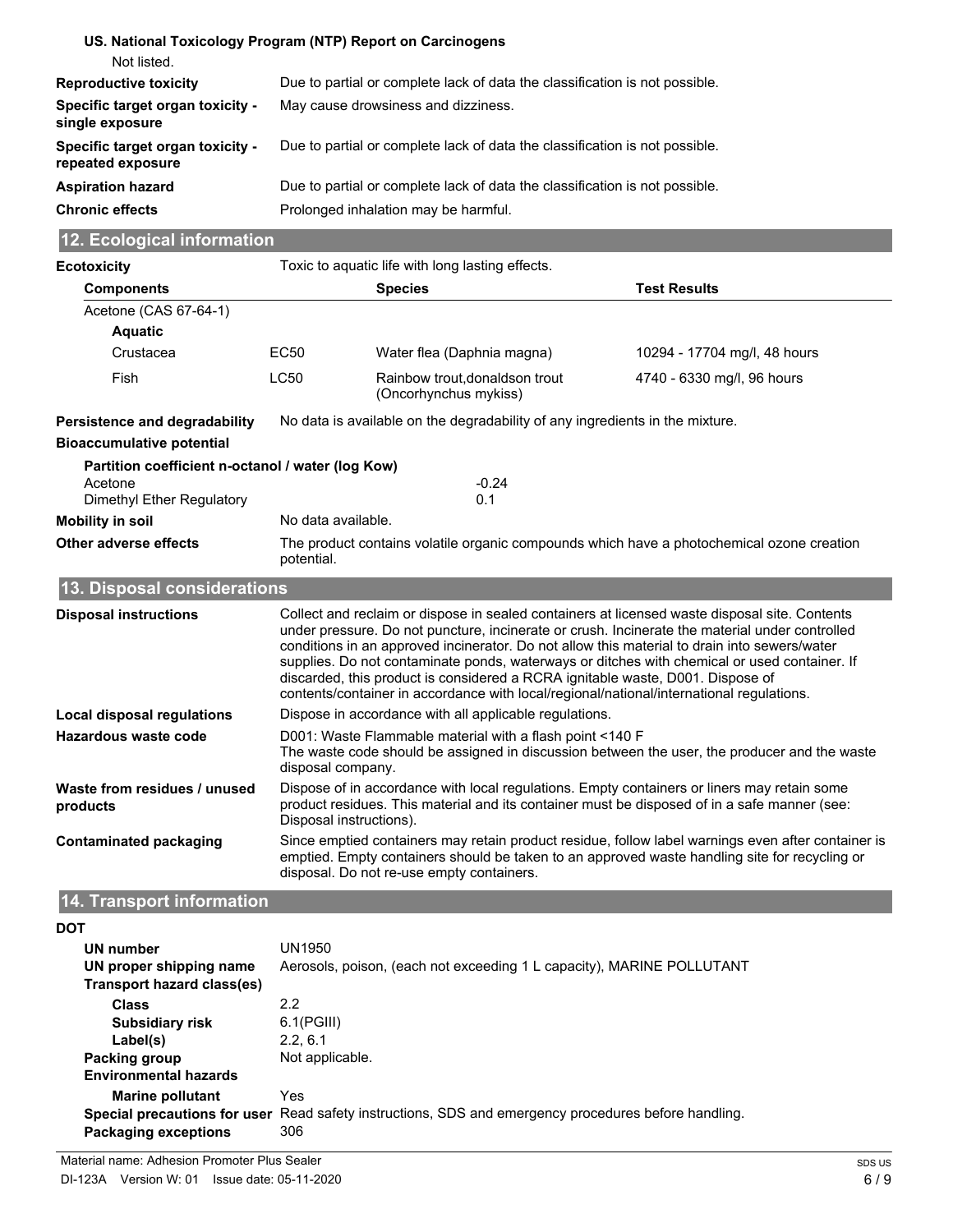| Packaging non bulk                                                             | None                                                                                                 |
|--------------------------------------------------------------------------------|------------------------------------------------------------------------------------------------------|
| Packaging bulk<br><b>IATA</b>                                                  | None                                                                                                 |
|                                                                                |                                                                                                      |
| <b>UN number</b>                                                               | <b>UN1950</b>                                                                                        |
| UN proper shipping name<br><b>Transport hazard class(es)</b>                   | Aerosols, non-flammable (tear gas devices)                                                           |
| <b>Class</b>                                                                   | 2.2                                                                                                  |
| <b>Subsidiary risk</b>                                                         | $6.1$ (PGIII)                                                                                        |
| <b>Packing group</b>                                                           | Not applicable.                                                                                      |
| <b>Environmental hazards</b><br><b>ERG Code</b>                                | No.<br>2P                                                                                            |
| <b>Other information</b>                                                       | Special precautions for user Read safety instructions, SDS and emergency procedures before handling. |
| Passenger and cargo<br>aircraft                                                | Forbidden                                                                                            |
| Cargo aircraft only                                                            | Allowed with restrictions.                                                                           |
| <b>IMDG</b>                                                                    |                                                                                                      |
| <b>UN number</b>                                                               | <b>UN1950</b>                                                                                        |
| UN proper shipping name<br><b>Transport hazard class(es)</b>                   | Aerosols, non-flammable (tear gas devices), MARINE POLLUTANT                                         |
| <b>Class</b>                                                                   | 2.2                                                                                                  |
| <b>Subsidiary risk</b>                                                         | $6.1$ (PGIII)                                                                                        |
| <b>Packing group</b>                                                           | Not applicable.                                                                                      |
| <b>Environmental hazards</b>                                                   |                                                                                                      |
| <b>Marine pollutant</b>                                                        | Yes                                                                                                  |
| <b>EmS</b>                                                                     | F-D, S-U                                                                                             |
|                                                                                | Special precautions for user Read safety instructions, SDS and emergency procedures before handling. |
| Transport in bulk according to<br>Annex II of MARPOL 73/78 and<br>the IBC Code | Not established.                                                                                     |
| <b>DOT</b>                                                                     |                                                                                                      |
| <b>NON-FLAMMABLE GAS</b><br>2                                                  | <b>PG III</b><br>6                                                                                   |
| <b>IATA; IMDG</b>                                                              |                                                                                                      |
|                                                                                | 6                                                                                                    |
|                                                                                |                                                                                                      |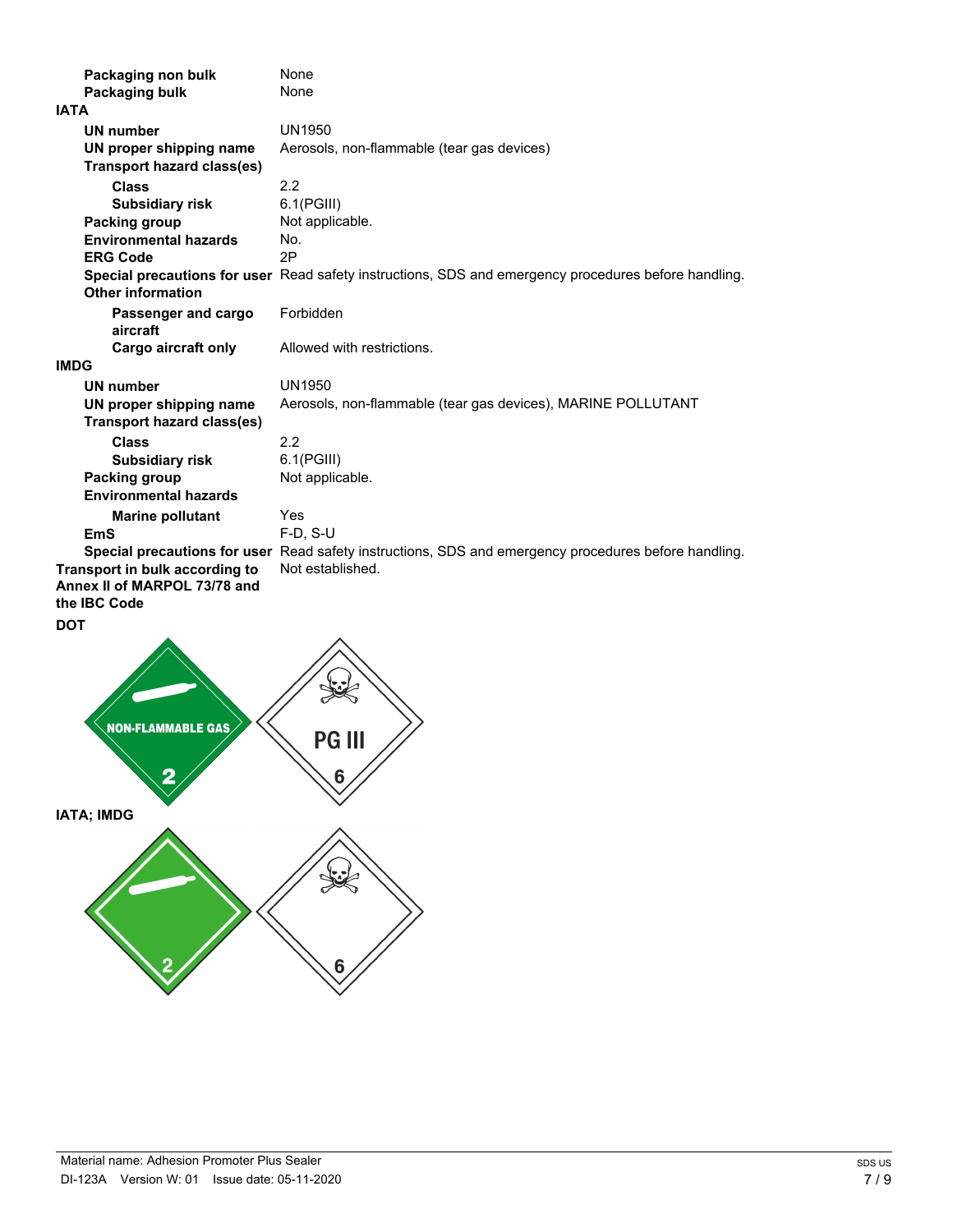#### **Marine pollutant**



California Safe Drinking Water and Toxic Enforcement Act of 1986 (Proposition 65): This material is not known to contain any chemicals currently listed as carcinogens or reproductive toxins. For more information go to www.P65Warnings.ca.gov.